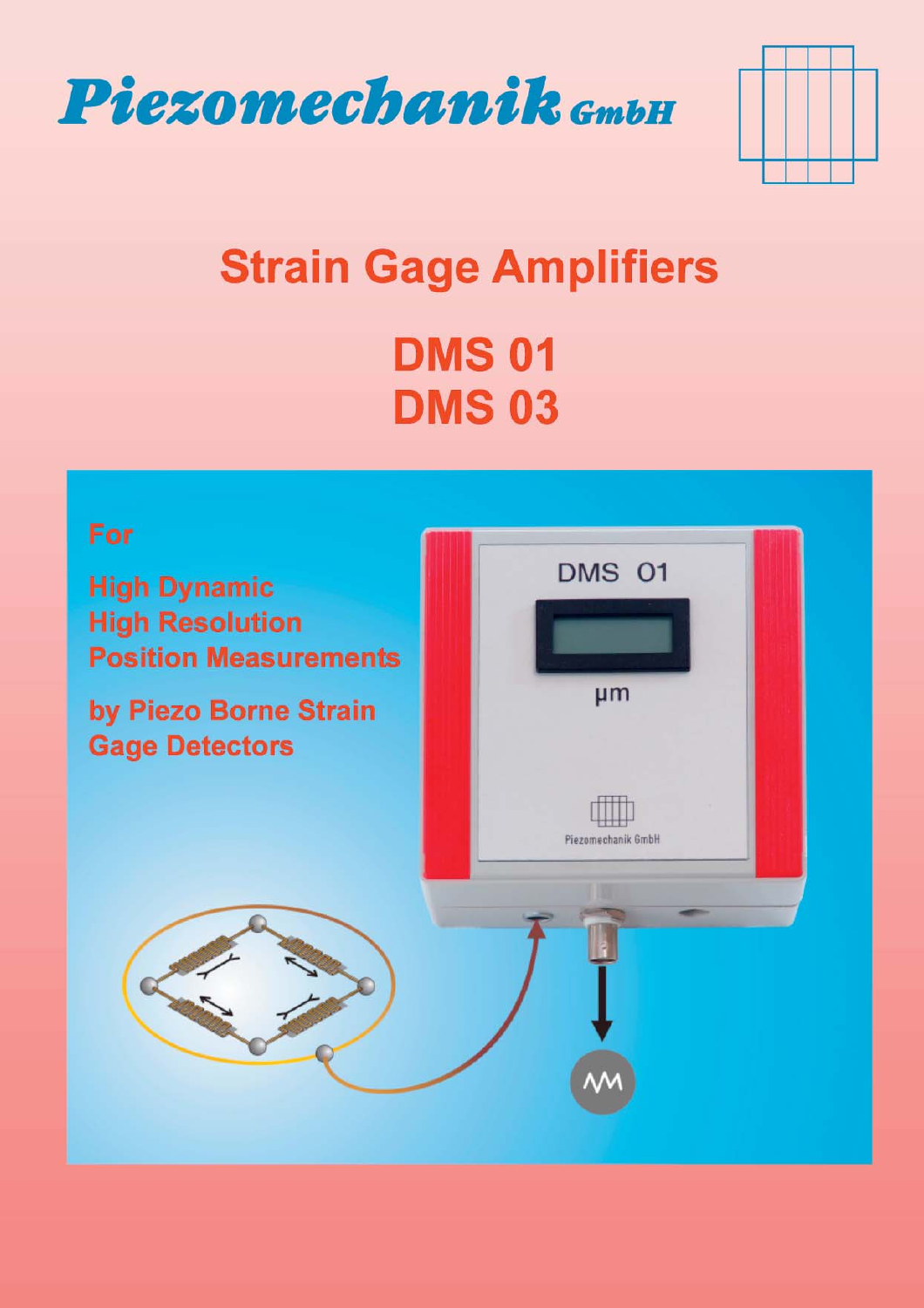# **Introduction**

Strain gage circuits produce very small signals in the mV and  $\mu$ V-range. A high quality amplifier like the DMS device is needed to convert this original signal into a reasonable standard analog output voltage level (e.g. 5 V) or other kind of usable information.

PIEZOMECHANIK's high quality strain gage amplifiers can handle most strain gage arrangements.

- All kinds of strain gages with a resistance of 350 Ohms up to 5 kOhms can be operated by the DMS amplifiers.
- The DMS amplifiers are a complete detection units comprising the strain gage electrical supply and the signal detection unit. No other attributes are necessary to run a strain gage measurement.
- The DMS 01 and 03 amplifiers show high resolution capability down to a strain variation  $\leq 10^{-6}$ and high dynamics with a 30 kHz bandwidth.
- The DMS amplifiers are stand-alone devices. This allows to locate the amplifiers rather near to the strain gage arrangement independently of other piezo-electronics. Hereby, any electrical noise pick up due to long distances from gage to amplifier is strongly reduced
- $\blacktriangleright$  Therefore, the strain gage amplifiers DMS are excellently suitable to be combined with piezo actuator borne strain gages for high resolution, high dynamic position monitoring.

Check also PIEZOMECHANIK's actuator catalogues for option "position detection"



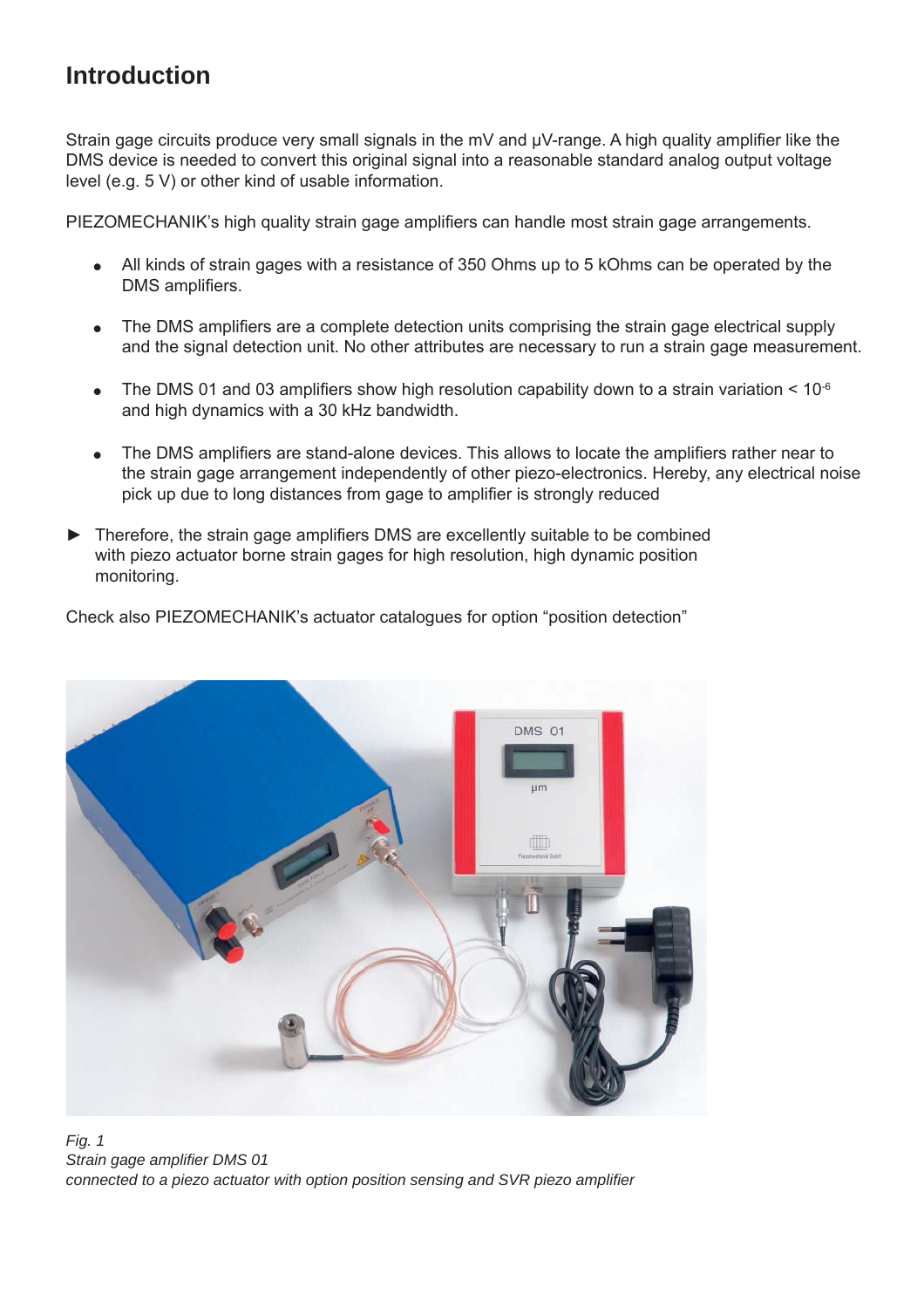# **Strain and Position Detection**

Strain is the relative lengthening/deformation ∆ L/L of a solid body of length L. Such a deformation can be induced by the application of a mechanical load force or as for piezo actuators: by the application of an electrical signal to PZT ceramics.

Strain gages are highly sensitive elements with a strain resolution of 10<sup>-6</sup> or even better, provided an optimum matched signal electronics like the DMS is used for signal processing. A piezo stack actuator shows typically a strain of 0.1%. So strain gages are able to resolve the piezo motion down to 10<sup>-3</sup> or even better.

► Piezo motion can be detected with a sensitivity down to the nanometer range.

The response time of strain gages is very fast down to **µ**-seconds.

To make use of this feature, a strain gage amplifier like the DMS showing a sufficiently wide bandwidth is required.





 *Schematic view of a Wheatstone strain gage bridge. The use of 4 active elements ensures highest strain sensitivity Connections 1, 2: gage supply voltage (e.g.+ 5 Volts) Connections 3, 4: bridge signal output (µV to mV range) (For other arrangements like half-bridges or 2-quarter bridges see manual or contact PIEZOMECHANIK).*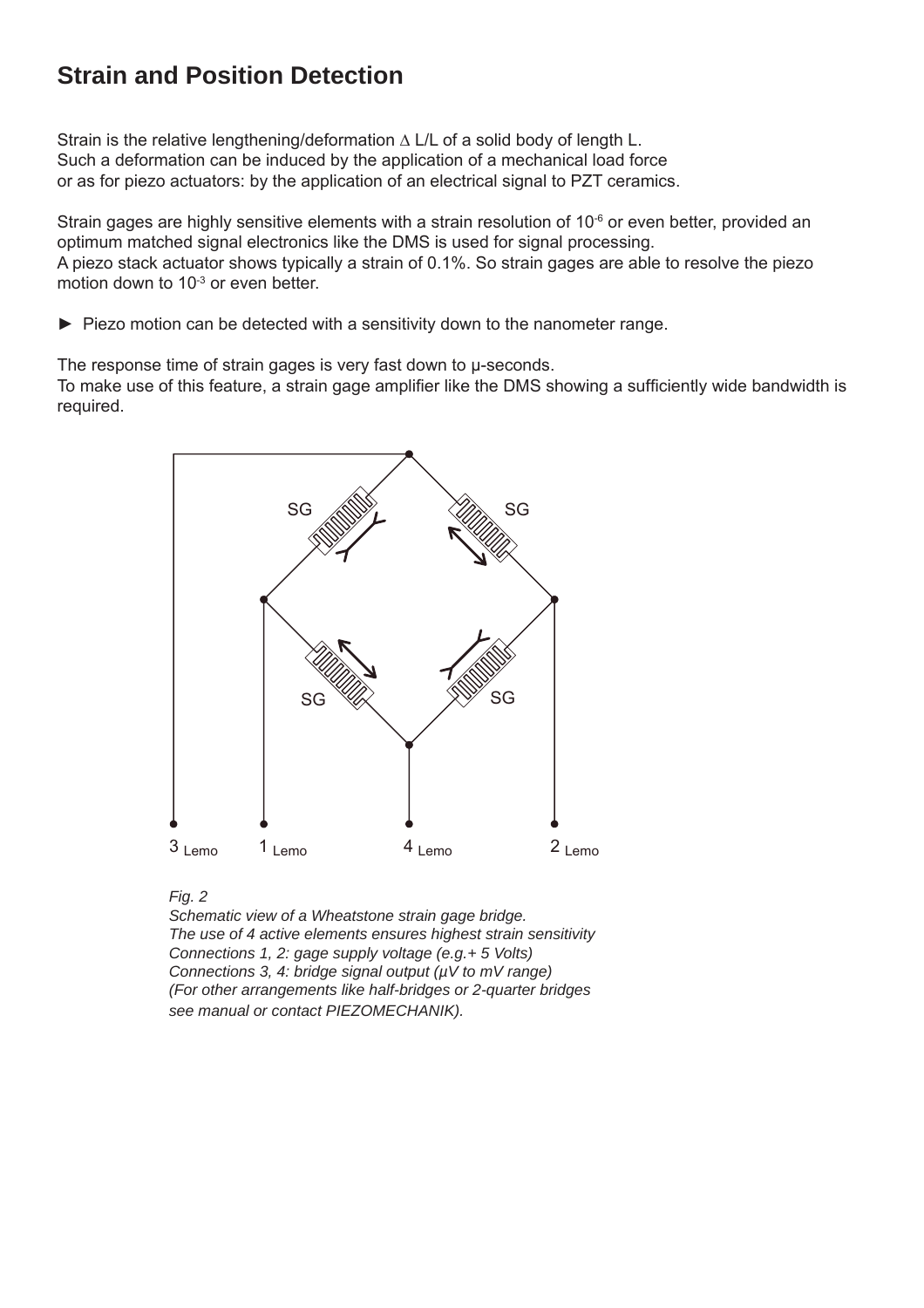## **Technical Data**

### **General**

The DMS amplifier corresponds to the sensor signal processing unit of the "PosiCon" feedback control. The wiring schemes of the strain gage bridges are identical for both devices.

 **Strain gage connection** Connector: 4-pole LEMO 0S.304 for connecting following functions - supply of a highly stabilized +5 V driving voltage to strain gage bridge - transfer of strain gage signal to amplifier

 **Analog Signal Output:** 0V/+5V equivalent piezo actuator's max. strain Impedance: 1 kOhms Connector BNC

 **Readout** 3 1/2 digit LC-display

#### **Amplifi er adjusts via mini-potentiometers**

#### **Zero setting**

The absolute length of a piezo stack varies with the preload conditions during mounting, thermal status etc.

Therefore a zero point setting procedure can be carried out for piezo actuator's operation to compensates for all mechanical offsettings during the installation of the actuator.

#### **Variable gain**

The original signal height of a strain gage arrangement depends mainly on the strain gage characteristics (k-factor) and the number of active bridge elements (full bridge, half bridge, 2-quarter Bridge etc).

The DMS-amplifiers shows a variable gain adjust for adapting the DMS output exactly to 0V / +5V range for a defined piezo stroke/strain.

#### **Calibration of display for position readout in µm**

A steady or slow varying position with sub-micrometer resolution is shown in terms of fractions of um on a large LC-display.

A simple calibration procedure allows the user to adapt the readout to a distinct piezo actuator / sensor configuration.

#### **Power supply:**

Stabilized 12 VDC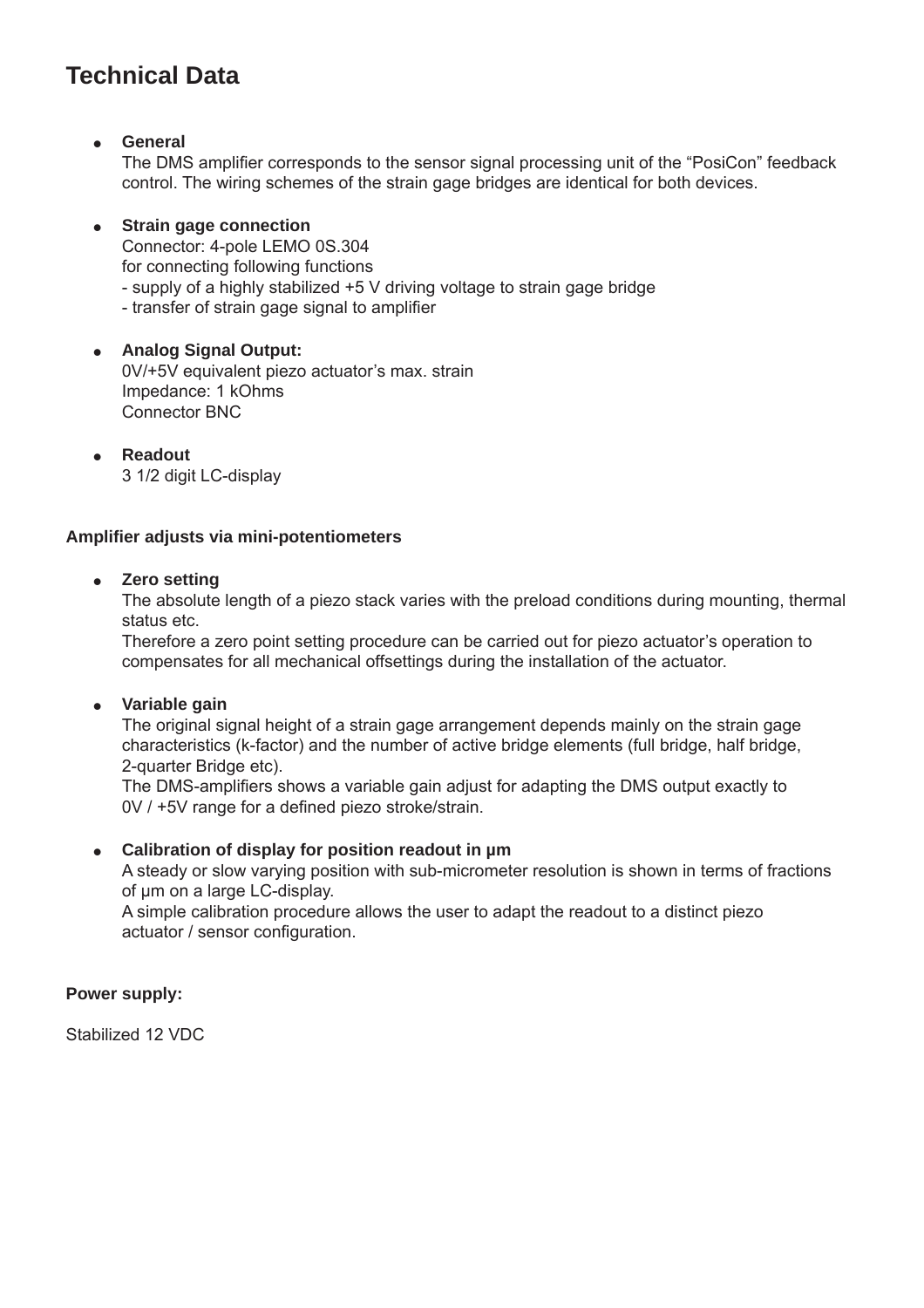# **Available Products**

## **DMS01**

Single channel amplifier, dimensions W x D x H (mm) 120 x 120 x 60, weight 350 g (power supply included)

## **DMS03**

Triple channel amplifier, dimensions W x D x H (mm) 240 x 120 x 60, weight 550 g (power supply included)



#### *Fig. 3* Strain gage amplifiers DMS01 and DMS 03

## **Accessories**

- LEMO connectors 0S304 fitting to DMS signal input sockets
- 4-wire cables, shielded with one side LEMO 0S304 connector, 1 side blunt length 1.5 mm (other lengths on request)
- 4-wire extension cables, shielded with LEMO 0S304 connector/coupler length 2 m, 3 m, 4 m